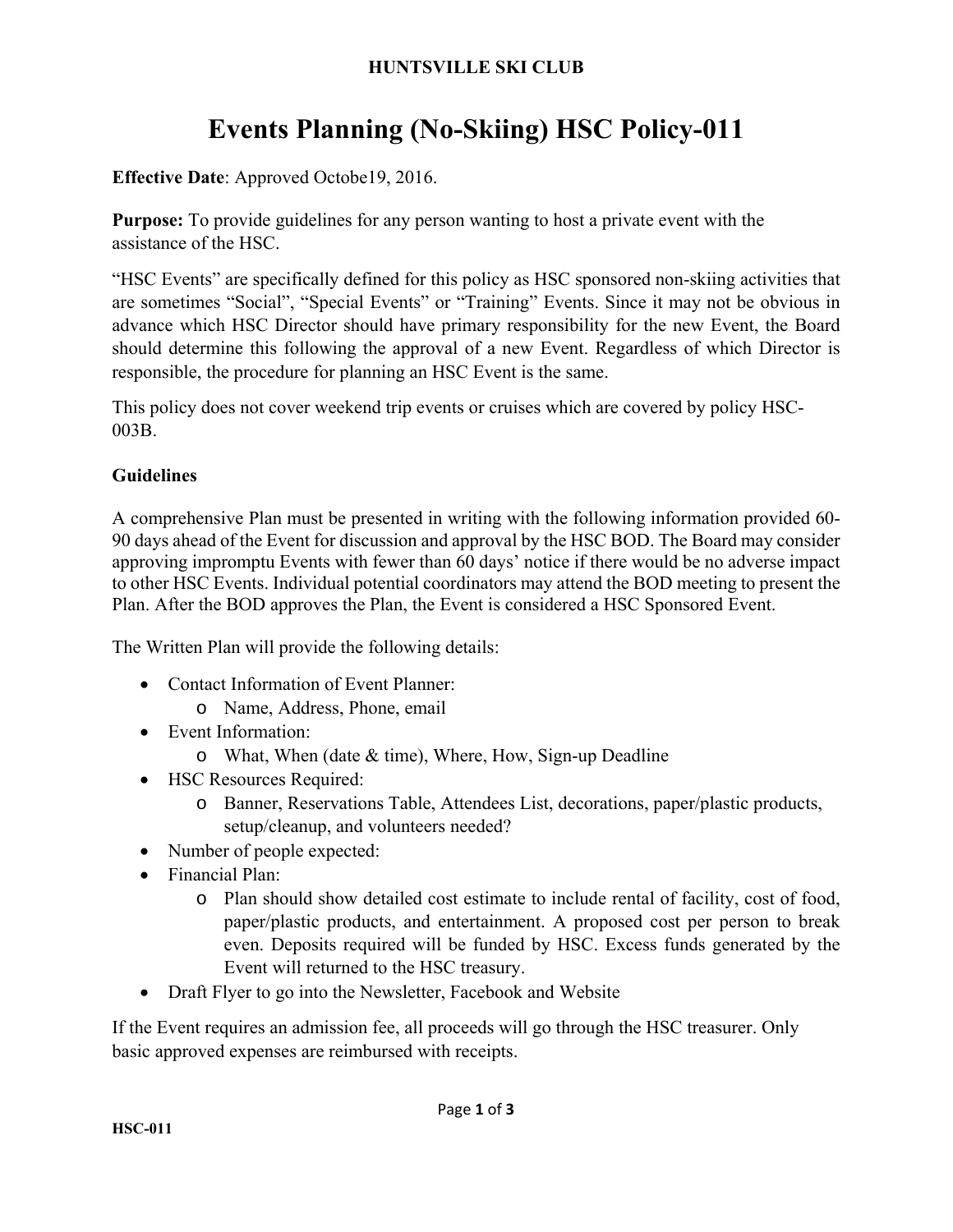#### **HUNTSVILLE SKI CLUB**

After review by the HSC BOD, a revision, acceptance or rejection will be provided in a timely manner to the potential coordinator.

If accepted, by the Board, the new Event will be publicized in the next newsletter and will be put on the Calendar. The Event will also be listed in the Snowball, HSC Facebook Events, and HSC Website. A Signup Sheet for attendance will be provided and maintained by the individual coordinator. Announcements will be made at the monthly meetings leading up to the Event.

The following form may be used by the event coordinator to provide the necessary input to the board.